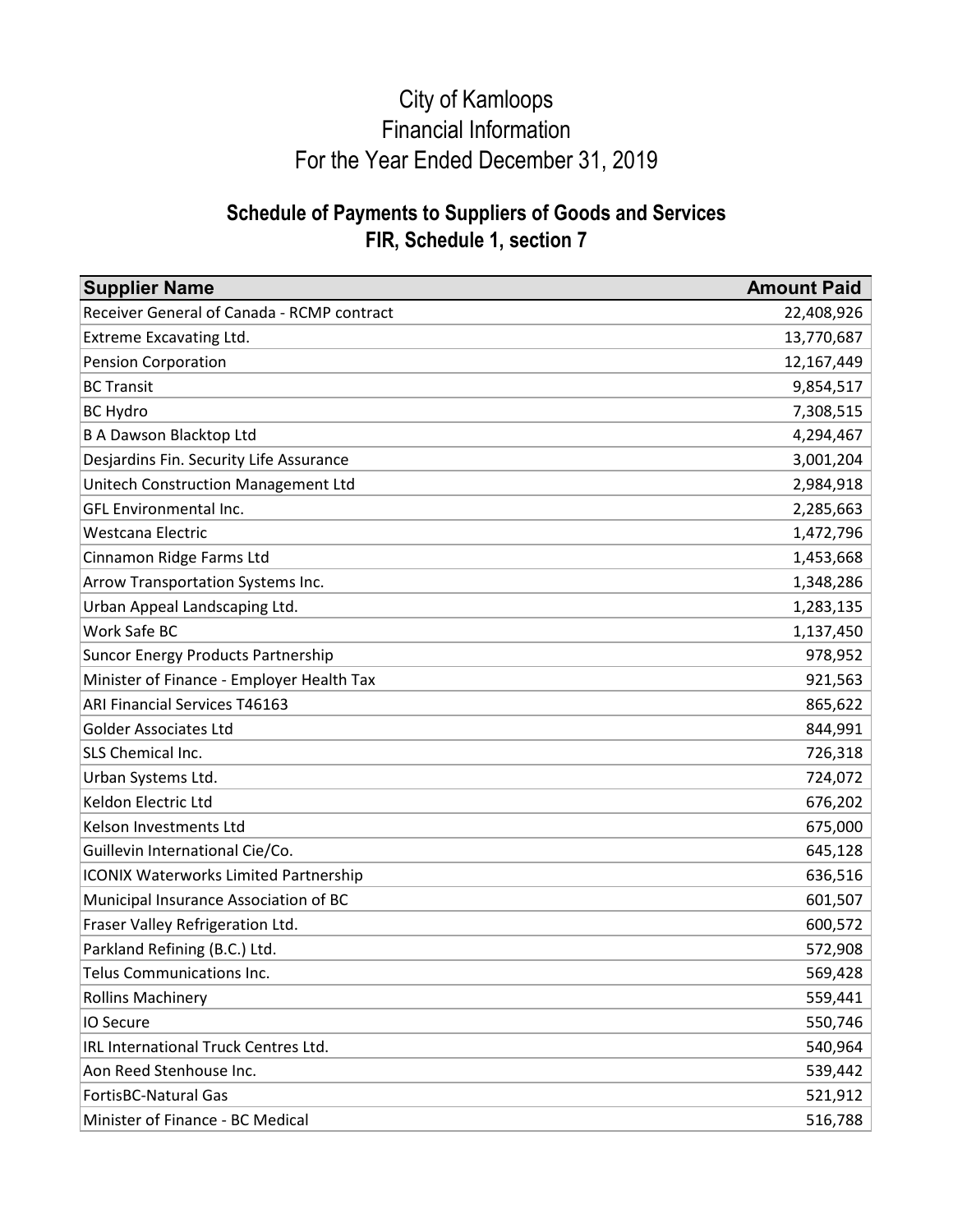| <b>Supplier Name</b>                    | <b>Amount Paid</b> |
|-----------------------------------------|--------------------|
| Minister of Finance - Contract work     | 509,290            |
| <b>Wesco Distribution Canada LP</b>     | 465,556            |
| Drager Safety Inc.                      | 437,125            |
| Alliance Traffic Group Inc              | 422,827            |
| CapriCMW Insurance                      | 420,899            |
| Cyclone Hydrovac Ltd                    | 420,884            |
| R James Property Management Ltd         | 395,416            |
| A & T Project Developments Ltd          | 359,569            |
| Thompson Nicola Regional District       | 357,825            |
| Fred Surridge Ltd                       | 346,509            |
| Carscadden Stokes McDonald              | 320,274            |
| Electric Motor & Pump Service Ltd.      | 316,389            |
| Fulton & Company LLP                    | 309,234            |
| <b>Invictus Entertainment Group</b>     | 276,204            |
| Tiger Calcium Services Inc.             | 263,664            |
| Fountain Tire Ltd.                      | 259,661            |
| WSP Canada Inc.                         | 256,793            |
| Fulton & Company LLP - In Trust         | 237,352            |
| Keso Turf Supplies Ltd.                 | 237,328            |
| Precise Parklink Inc.                   | 231,129            |
| Long View Systems Corporation           | 227,956            |
| <b>Direct Energy Business Ltd</b>       | 226,844            |
| Crocker Equipment Co Ltd                | 220,802            |
| <b>Telus Mobility</b>                   | 218,513            |
| Liveoak Enterprises Ltd                 | 215,931            |
| <b>Industrial Cleaning Supplies</b>     | 215,841            |
| Electromega Ltd.                        | 214,737            |
| Spatial Technologies (2017) Inc         | 211,631            |
| Kamloops Precision Machining Ltd        | 209,122            |
| Heritage Office Furnishings Kelowna Ltd | 202,544            |
| Jelly Events and Promotions             | 200,575            |
| Sakamoto Promotions, Inc                | 198,794            |
| Econolite Canada Inc                    | 194,103            |
| EB Horsman & Son                        | 193,561            |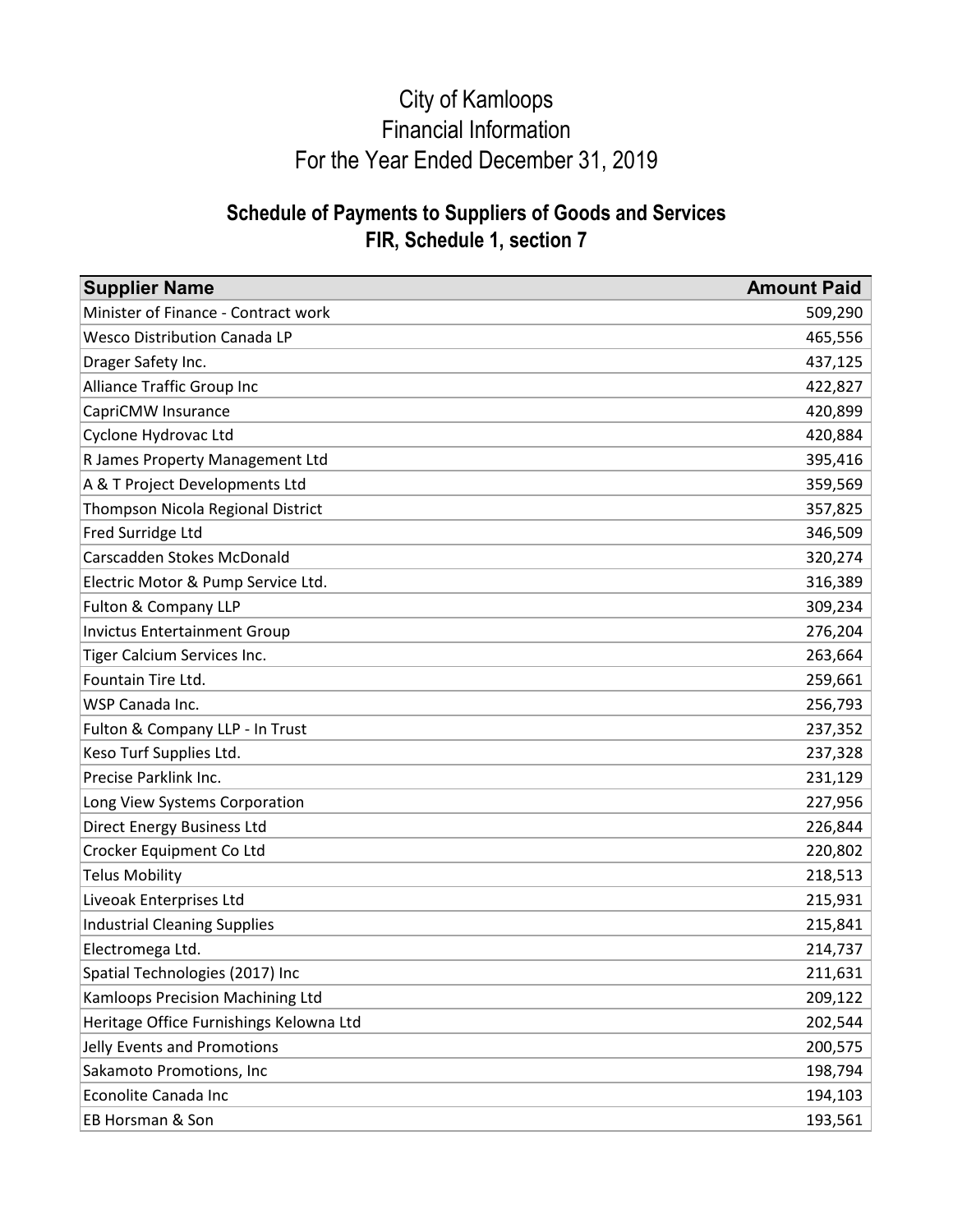| <b>Supplier Name</b>                     | <b>Amount Paid</b> |
|------------------------------------------|--------------------|
| <b>Watson Engineering</b>                | 185,887            |
| <b>ESRI Canada</b>                       | 185,647            |
| Ready Engineering (BC) Corporation       | 182,769            |
| <b>Stantec Consulting Ltd</b>            | 179,274            |
| <b>Kamloops This Week</b>                | 178,258            |
| <b>ASK Wellness Society</b>              | 177,306            |
| Thod Investments Ltd.                    | 175,310            |
| Corporate Express Canada Inc             | 173,348            |
| ICI Electrical Engineering Ltd.          | 172,855            |
| Lafrentz Road Marking                    | 171,929            |
| 1148846 B.C. Ltd.                        | 170,677            |
| Advantage Asset Tracking Inc.            | 170,453            |
| ISL Engineering and Land Services Ltd    | 166,282            |
| <b>Interior Plumbing and Heating</b>     | 165,996            |
| ARPA Investments Ltd.                    | 163,221            |
| <b>Live Nation Canada</b>                | 162,341            |
| Lordco Auto Parts                        | 158,294            |
| CentralSquare Canada Software Inc.       | 154,973            |
| McElhanney Associates Land Surveying Ltd | 152,724            |
| <b>Advance Diving Projects Ltd</b>       | 150,180            |
| Kamloops Computer Centre                 | 148,276            |
| Canadian Pacific Railway Co              | 143,803            |
| Service Master                           | 142,601            |
| SLR Consulting (Canada) Ltd.             | 142,397            |
| Brenntag Canada Inc                      | 141,870            |
| Mar-Tech Underground Services Ltd        | 140,477            |
| Prairie Coast Equipment                  | 139,234            |
| Micro Focus Software Canada ULC          | 137,673            |
| <b>ASSA ABLOY Entrance Systems</b>       | 137,219            |
| Eagleview Refrigeration Ltd.             | 136,432            |
| Side Show Productions Ltd.               | 134,727            |
| Schmidty's Haul-Away & Landscaping       | 134,535            |
| FDM Software Ltd                         | 129,960            |
| Rite-Way Fencing Inc.                    | 128,870            |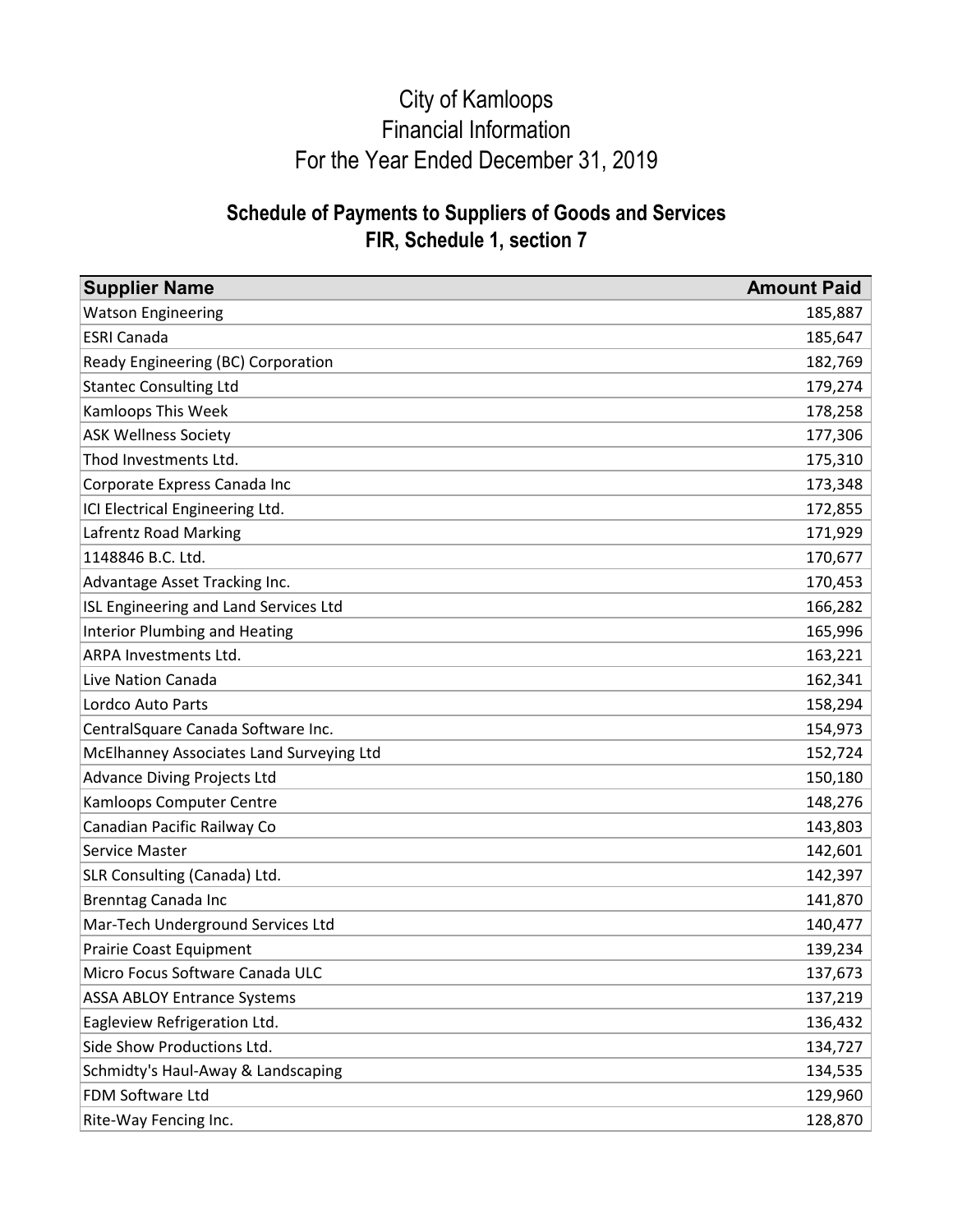| <b>Supplier Name</b>                      | <b>Amount Paid</b> |
|-------------------------------------------|--------------------|
| Canada Post Corporation                   | 128,114            |
| Seal Tec Industries Ltd                   | 127,431            |
| <b>Fitness Town Commercial</b>            | 124,733            |
| Goodyear Canada Inc                       | 121,788            |
| Deloitte Management Services LLP          | 115,190            |
| Kemp Concrete                             | 112,815            |
| Roper Greyell LLP                         | 111,705            |
| Service Plus/The Fireplace Gallery        | 111,281            |
| Chubb Edwards                             | 110,499            |
| Group2 Architecture Interior Design Ltd.  | 107,225            |
| <b>McElhanney Consulting Services Ltd</b> | 106,623            |
| Acres Enterprises Ltd                     | 105,002            |
| Microsoft Canada Inc                      | 102,866            |
| <b>Dawson Construction</b>                | 102,835            |
| <b>Chances Bulk Unloading Ltd</b>         | 102,601            |
| Harrison Industrial Contracting Ltd       | 102,155            |
| Vimar Equipment                           | 101,752            |
| Linda M & Vito V Pavlovic                 | 100,838            |
| <b>BDO Canada LLP</b>                     | 100,050            |
| <b>Dormel Containers</b>                  | 99,168             |
| Kamloops Communications Inc               | 98,688             |
| Cubex                                     | 98,306             |
| KLL Construction Inc.                     | 96,714             |
| D & T Developments Ltd                    | 95,767             |
| Thurber Engineering Ltd                   | 95,477             |
| <b>Ground Level</b>                       | 95,372             |
| Stewart McDannold Stuart, in trust        | 94,500             |
| Creative Energy Engaged                   | 94,414             |
| Hall Excavating Ltd                       | 93,527             |
| <b>Suncorp Valuations</b>                 | 90,580             |
| <b>KMS Tools and Equipment</b>            | 90,521             |
| PerfectMind Inc.                          | 89,738             |
| Kamloops N. Shore Business Improvement    | 89,682             |
| Dycor Technologies Inc.                   | 89,263             |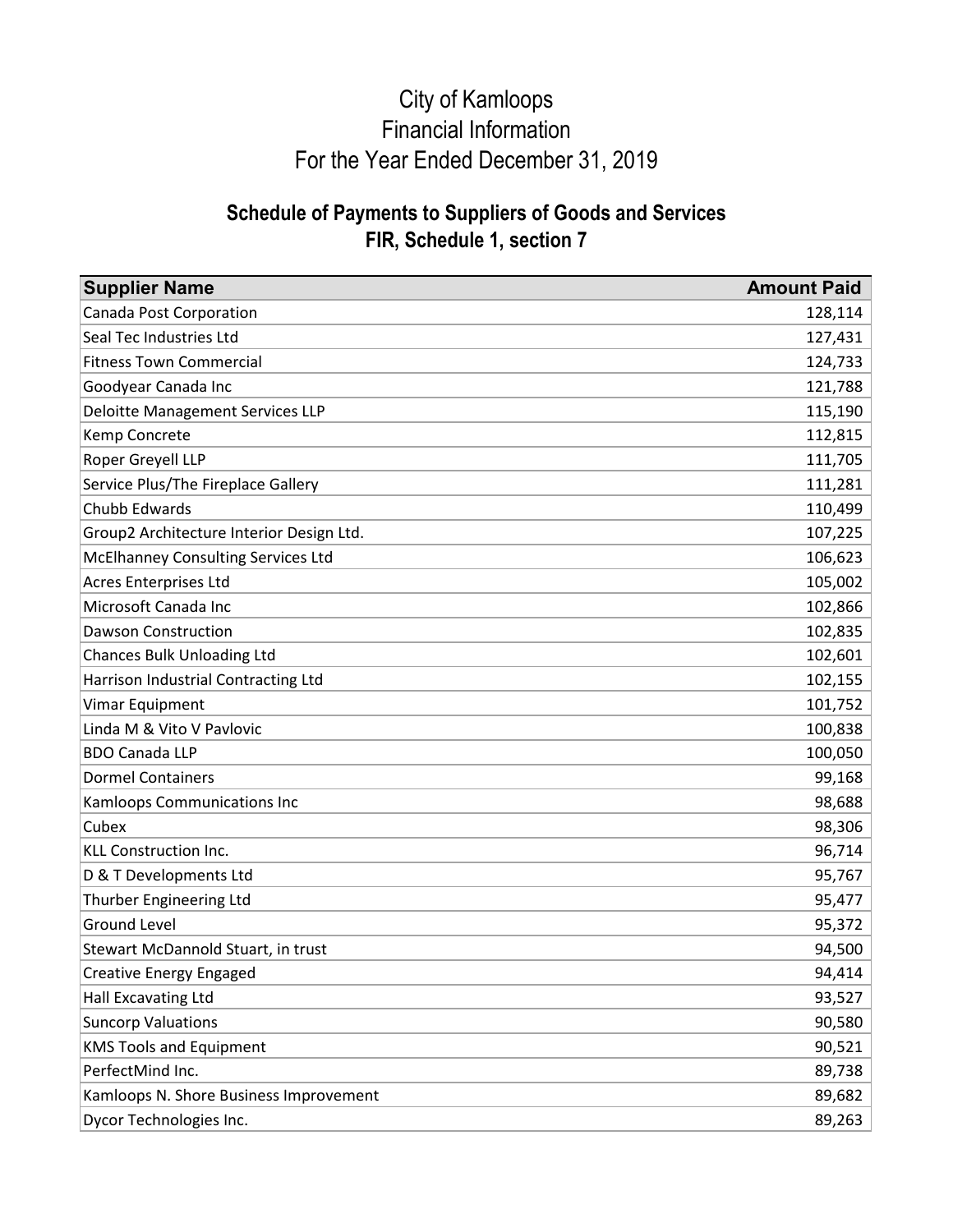| <b>Supplier Name</b>                     | <b>Amount Paid</b> |
|------------------------------------------|--------------------|
| <b>Cat Rental Store</b>                  | 87,298             |
| <b>Smart Options</b>                     | 87,157             |
| Exp Services Inc.                        | 86,470             |
| McElhanney Ltd.                          | 85,879             |
| UniFirst Canada Ltd                      | 85,870             |
| English Lawns Ltd                        | 85,695             |
| <b>Henry Small</b>                       | 85,050             |
| Wood Environment & Infrast. Solutions    | 84,268             |
| MX3 Services Ltd.                        | 83,825             |
| Northern Metalic Lubricants Ltd          | 83,790             |
| <b>Cummins Canada ULC</b>                | 83,142             |
| <b>Chandos Construction Ltd</b>          | 82,493             |
| <b>SCP Distributors Inc Canada</b>       | 81,486             |
| <b>Finning Canada</b>                    | 80,598             |
| DB Perks & Associates Ltd                | 78,480             |
| <b>Burcon Slipform Inc</b>               | 77,799             |
| <b>Brandt Tractor Ltd</b>                | 76,269             |
| Hegyi Refrigeration & Mechanical Ltd     | 76,141             |
| Bos Sod Farms Inc                        | 75,779             |
| Mario's Painting                         | 75,353             |
| PSE Equipment Ltd.                       | 73,248             |
| River City Nissan Ltd                    | 71,646             |
| Sherine Industries Ltd                   | 71,481             |
| Lennox Industries (Canada) Ltd           | 70,181             |
| <b>Intercontinental Truck Body</b>       | 69,334             |
| Kamloops Septic Service Ltd              | 68,990             |
| Magnum Wear Parts Ltd                    | 68,683             |
| Aerzen Canada                            | 68,372             |
| Boston Consulting Co.                    | 68,046             |
| <b>Andres Electronics Experts</b>        | 67,989             |
| <b>BC Municipal Safety Association</b>   | 67,517             |
| Procurement Law Office Professional Corp | 66,578             |
| <b>Entuitive Corporation</b>             | 65,282             |
| <b>Horst Precision Machine</b>           | 64,473             |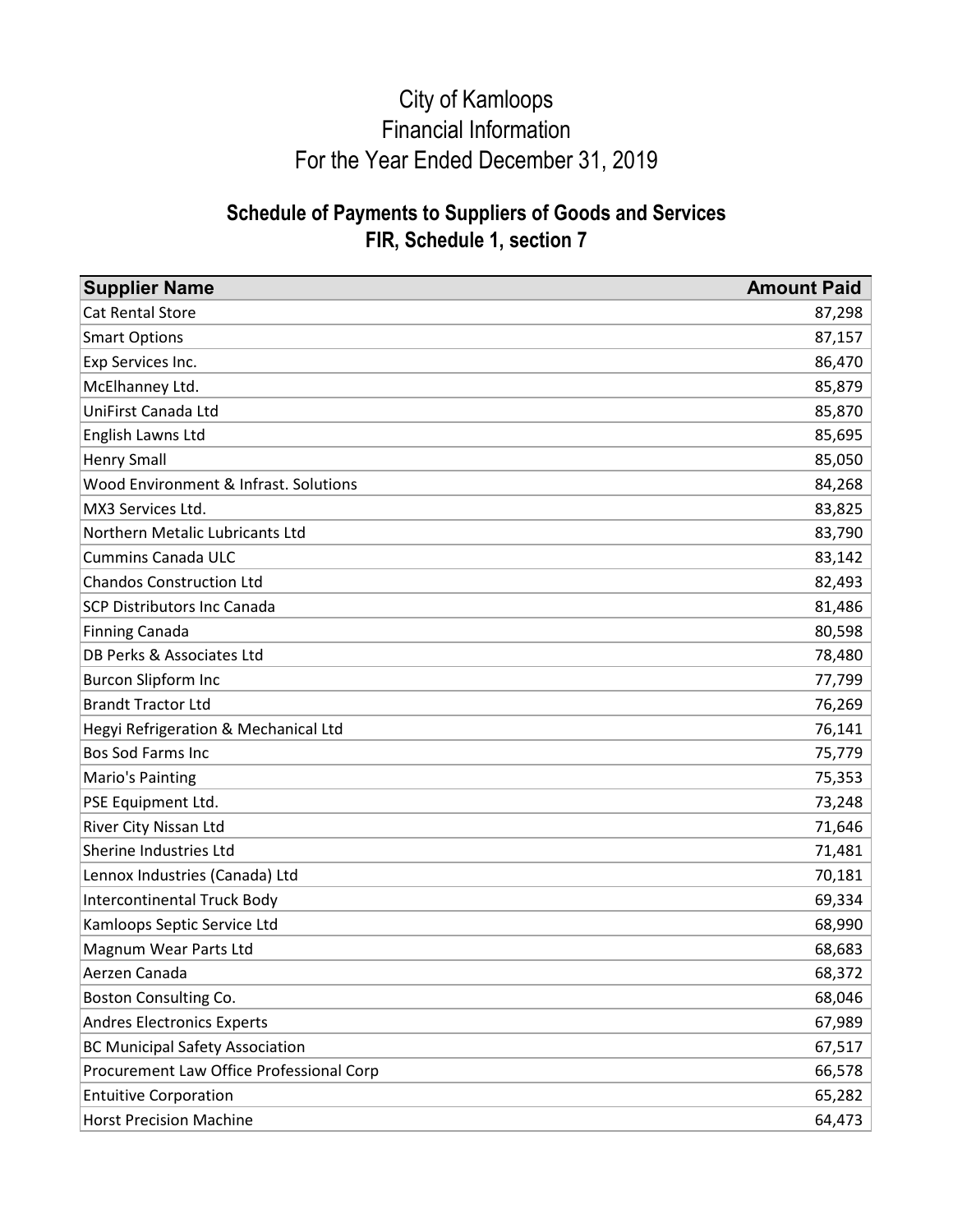| <b>Supplier Name</b>                          | <b>Amount Paid</b> |
|-----------------------------------------------|--------------------|
| Cobra Heavy Iron Ltd.                         | 62,888             |
| AstroTurf West Distributors Ltd.              | 61,499             |
| Terracom Systems Ltd.                         | 61,317             |
| Meadowlands Horticultural Inc.                | 61,084             |
| Eecol Electric (Sask) Ltd                     | 60,844             |
| Organized Crime Agency of BC                  | 60,341             |
| D G MacLachlan Ltd                            | 60,249             |
| Canada Logo Ltd                               | 60,135             |
| <b>RecTec Industries Inc</b>                  | 59,776             |
| Peterbilt Pacific Inc.                        | 59,444             |
| Twin River Plumbing & Heating                 | 58,931             |
| <b>Cullen Diesel Power Ltd</b>                | 58,349             |
| Kamloops Electric Motors Sales & Services     | 57,870             |
| <b>Focus Communications Inc</b>               | 56,835             |
| <b>DJM Earth Works Ltd</b>                    | 56,400             |
| R1310 Holdings Ltd                            | 56,317             |
| Morneau Shepell Ltd.                          | 56,229             |
| Kamloops Central BIA                          | 55,993             |
| <b>Great Northern Engineering Consultants</b> | 55,886             |
| GE Intelligent Platforms Canada Company       | 54,991             |
| Adaptavist Canada Ltd                         | 54,621             |
| Canada Safety Systems                         | 53,676             |
| Russell Hendrix Food Service Equipment        | 52,730             |
| Artistic Sign Service Ltd                     | 52,565             |
| <b>Broad Spectrum Pest Solutions Ltd</b>      | 52,275             |
| Select Hydraulics Ltd.                        | 51,842             |
| Securiguard Services Limited                  | 51,714             |
| Terra Restaurant                              | 51,520             |
| Lee's Music                                   | 50,553             |
| Kamloops Blazers Hockey Club, Inc             | 50,455             |
| <b>Blackoak Investments Inc</b>               | 50,238             |
| Manchester Supply                             | 49,962             |
| Canadian National                             | 49,135             |
| Con Ex Civil Contractors Ltd                  | 48,861             |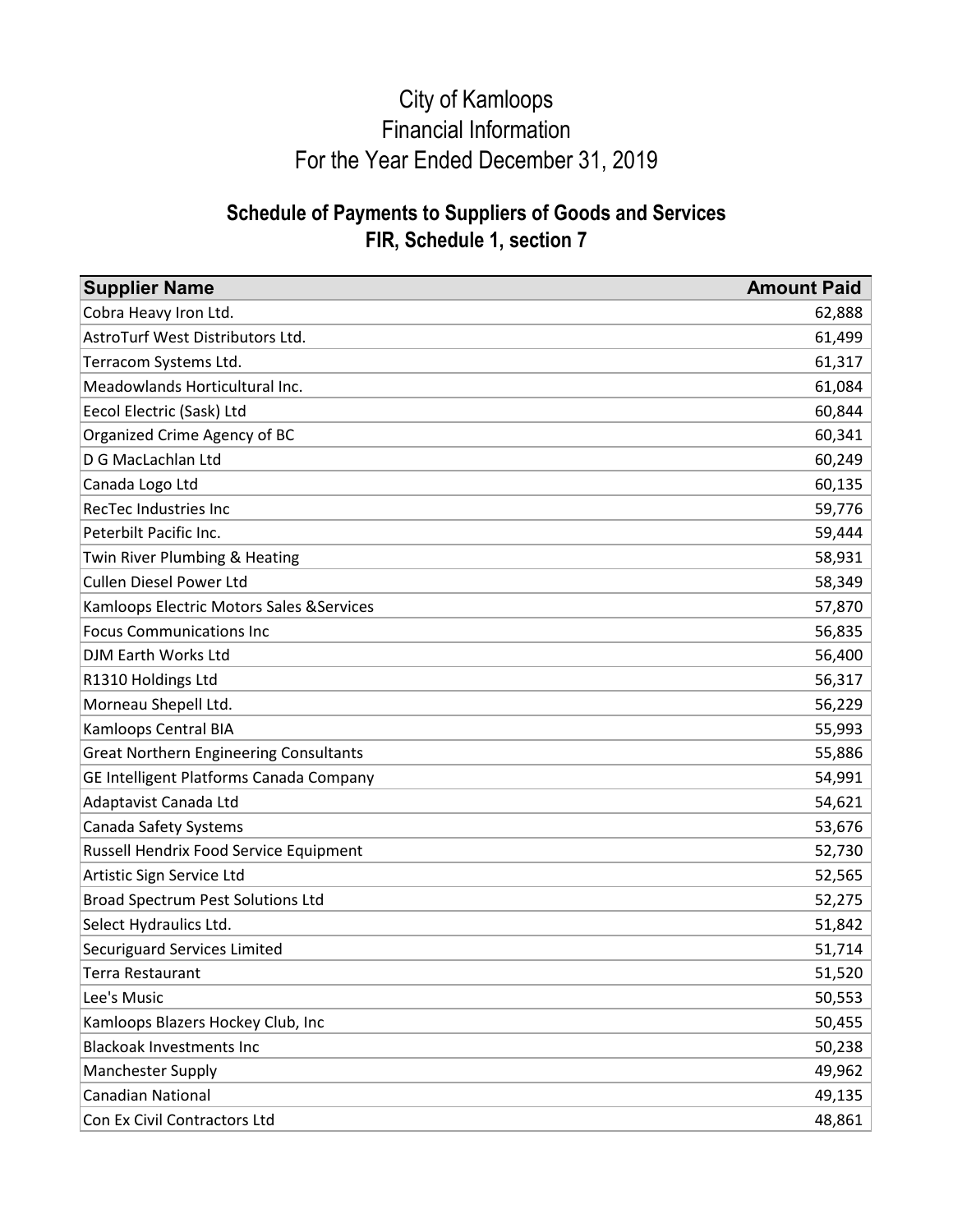| <b>Supplier Name</b>                | <b>Amount Paid</b> |
|-------------------------------------|--------------------|
| <b>Superior Propane Inc</b>         | 48,741             |
| Westerra Equipment                  | 48,306             |
| <b>B &amp; L Small Motors</b>       | 48,133             |
| Novatech Equipment Sales            | 47,688             |
| Hach Sales & Service Canada Ltd     | 47,534             |
| PUMA Utility Monitoring Inc.        | 47,180             |
| <b>Cloverdale Paint Inc</b>         | 47,140             |
| Ayres Fencing Installations Inc.    | 45,694             |
| Corix Water Prod Lpkam              | 45,522             |
| <b>Ultima Medical Services Inc.</b> | 45,184             |
| <b>Habitat Systems</b>              | 43,251             |
| Northills Shopping Centre Ltd.      | 42,624             |
| SMS Equipment Inc.                  | 42,613             |
| <b>CBS Parts Ltd</b>                | 42,341             |
| <b>Interior Corrosion Services</b>  | 42,261             |
| Atlassian Pty Ltd                   | 42,025             |
| Ricoh Canada Inc                    | 42,024             |
| Postage by Phone                    | 42,000             |
| <b>Butler Workplace Solutions</b>   | 41,730             |
| <b>IDRS</b>                         | 41,540             |
| Kon Kast Products (2005) Ltd        | 41,094             |
| IBM Canada Ltd.                     | 41,092             |
| <b>Gilbert Supply Company Ltd</b>   | 40,963             |
| <b>Blue Man International LLC</b>   | 40,769             |
| <b>Caro Analytical Services</b>     | 40,499             |
| Modus                               | 40,258             |
| ALS Canada Ltd                      | 39,920             |
| <b>Syntax Systems Ltd</b>           | 39,768             |
| Rivershore Jeep Eagle               | 39,611             |
| Sherwin Williams Paint              | 39,434             |
| London Drugs                        | 39,043             |
| Flowsystems Distribution Inc.       | 38,650             |
| Kar-Con Roadworks Corp              | 38,588             |
| Univar Canada Ltd                   | 37,762             |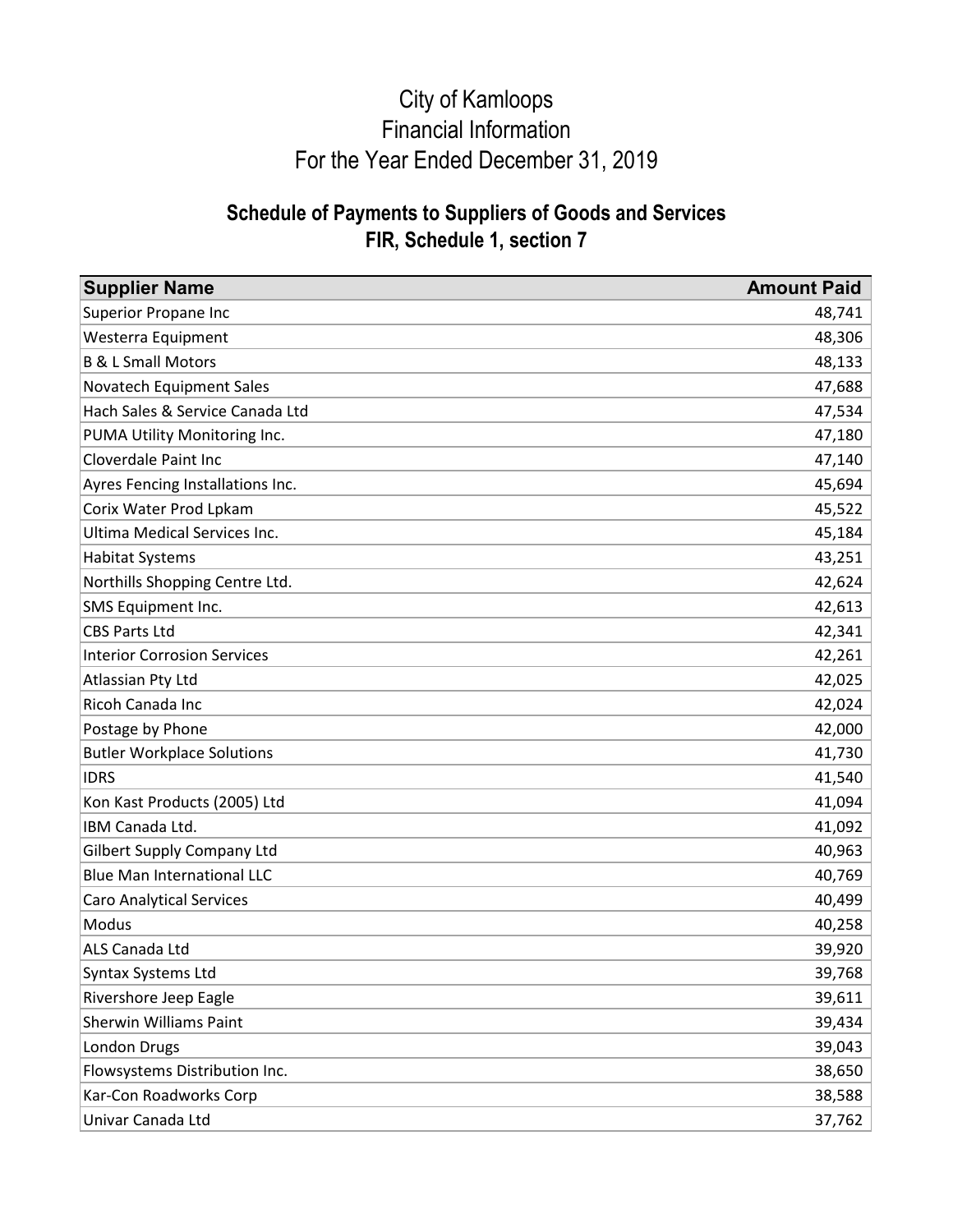| <b>Supplier Name</b>                      | <b>Amount Paid</b> |
|-------------------------------------------|--------------------|
| Stingray Radio Inc                        | 37,271             |
| <b>Westkey Graphics Ltd.</b>              | 37,165             |
| <b>GVIC Communications Corp</b>           | 37,001             |
| B & L Security Patrol (1981) Ltd          | 36,663             |
| Don's Auto Towing                         | 35,755             |
| <b>Exceed Electrical Engineering Ltd.</b> | 34,925             |
| Home Depot of Canada Inc.                 | 34,871             |
| Delta Irrigation Products Ltd.            | 34,308             |
| Rehrig Pacific Company                    | 34,239             |
| <b>Westrek Geotechnical Services Ltd</b>  | 34,077             |
| <b>IPC Securities Corp</b>                | 34,000             |
| <b>Emterra Environmental</b>              | 33,874             |
| Acklands - Grainger Inc                   | 33,756             |
| <b>HSBC Bank of Canada</b>                | 33,005             |
| <b>AECOM Canada Ltd</b>                   | 32,666             |
| <b>Houle Electric Limited</b>             | 31,902             |
| <b>Sun Peaks Resort LLP</b>               | 31,866             |
| Public Sector Digest Inc.                 | 31,710             |
| IA Clarington Investments Inc.            | 31,690             |
| <b>Dearborn Motors Ltd</b>                | 31,684             |
| Thinkspace Arch. Planning Int. Design     | 31,603             |
| <b>Centrix Control Solutions</b>          | 31,391             |
| Wholesale Fire and Rescue Ltd             | 31,358             |
| Johnson's Groundwater Services            | 31,257             |
| A R Mower Supply                          | 31,089             |
| Westkam Iron Works & Fabricating          | 31,077             |
| Safetek Emergency Vehicles Ltd.           | 30,994             |
| Cleanway Supply                           | 30,697             |
| <b>Funk Signs Inc</b>                     | 30,664             |
| <b>National Concrete Accessories</b>      | 30,607             |
| B.A. Robinson Co Ltd                      | 30,408             |
| Paradigm Software, LLC                    | 30,373             |
| Konica Minolta Business Solutions Ltd.    | 30,332             |
| Valmet Ltd                                | 30,290             |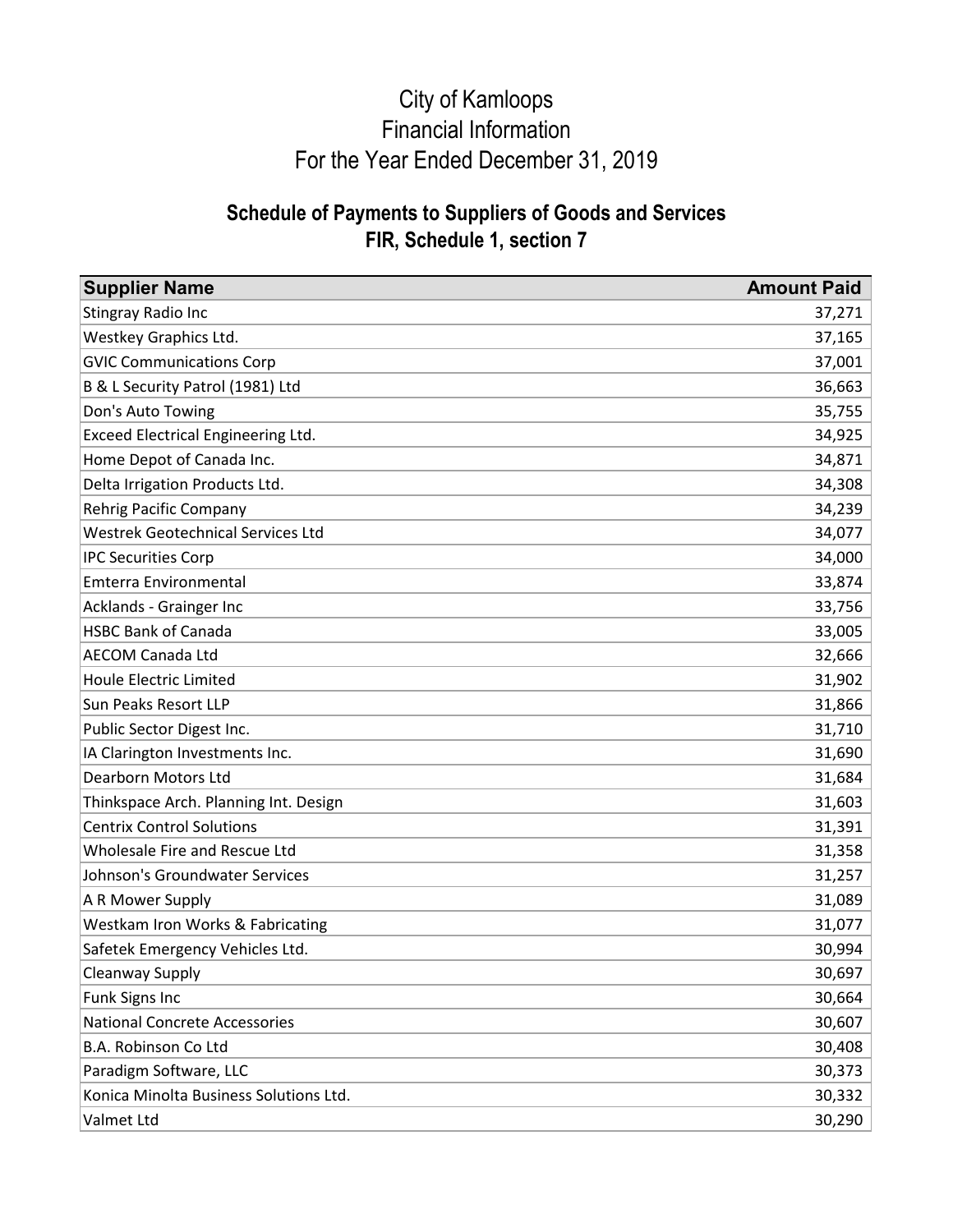| <b>Supplier Name</b>                          | <b>Amount Paid</b> |
|-----------------------------------------------|--------------------|
| GK Sound Inc.                                 | 30,195             |
| Rayleigh Waterworks District                  | 29,998             |
| JS Refrigeration Engineering Inc.             | 29,983             |
| <b>Insurance Corporation of BC</b>            | 29,784             |
| <b>SBC Insurance Agencies Ltd</b>             | 29,775             |
| <b>Andritz Separation</b>                     | 29,462             |
| <b>NEST Timberhome &amp; Design</b>           | 29,188             |
| Sagebrush Environmental Systems Inc           | 29,099             |
| Complete Floors Ltd.                          | 28,737             |
| Tri City Canada Inc.                          | 28,389             |
| <b>Technical Safety BC</b>                    | 28,108             |
| <b>Western Roofing Master Roofers</b>         | 28,030             |
| <b>Four Star Communications Inc</b>           | 28,005             |
| Art Knapp Garden Center & Florist             | 27,860             |
| Custom Hose and Fittings Ltd                  | 27,858             |
| <b>Allnorth Land Surveyors</b>                | 27,739             |
| Kamloops Classic Carpet Care                  | 27,573             |
| Pitney Bowes of Canada Ltd                    | 27,265             |
| Stanley Black & Decker Canada Corp.           | 27,089             |
| RGH Pacific Emergency Services Inc.           | 26,897             |
| Zimmer Wheaton                                | 26,872             |
| Metro Reload Ltd                              | 26,859             |
| <b>Balbir Bual</b>                            | 26,744             |
| Skillsoft Canada Ltd.                         | 26,671             |
| ThyssenKrupp Elevator (Canada) Limited        | 26,637             |
| Moyzee's Freon Recovery                       | 26,625             |
| Inland Kenworth (A Partnership)               | 26,555             |
| New Quest Coaching & Consulting               | 26,394             |
| Canadian Mental Health Association - Kamloops | 26,100             |
| Robert R Traynor                              | 25,984             |
| Union of B C Municipalities                   | 25,949             |
| AlterStartAir Services Ltd.                   | 25,859             |
| Shaw Cablesystems GP                          | 25,690             |
| Castle Fuels (2008) Inc                       | 25,507             |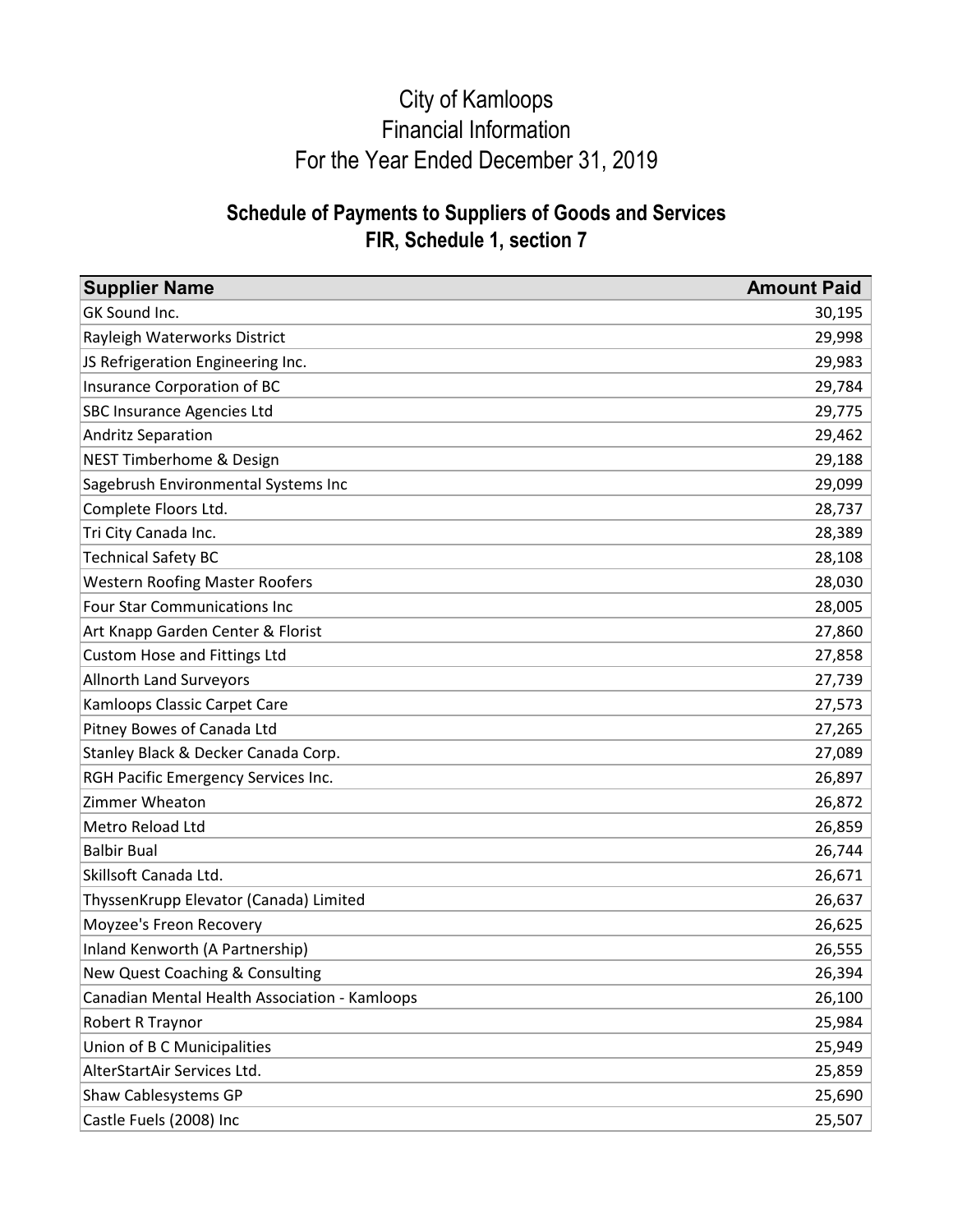| <b>Supplier Name</b>                                                       |    | <b>Amount Paid</b> |
|----------------------------------------------------------------------------|----|--------------------|
| Play Full Screen                                                           |    | 25,346             |
| Kamloops Tile Works                                                        |    | 25,130             |
| Windsor Plywood                                                            |    | 25,098             |
| Stereo Warehouse                                                           |    | 25,086             |
| Telus, Technology, & Operations                                            |    | 25,031             |
|                                                                            |    |                    |
| Total paid to Suppliers who received aggregate payments exceeding \$25,000 | \$ | 124,808,557        |
| Total paid to Suppliers who received aggregate payments exceeding \$25,000 |    | 6,284,418          |
| <b>Total Disbursements Paid to Employees</b>                               |    | 592,738            |
| <b>Total Supplier purchases</b>                                            | Ś  | 131,685,713        |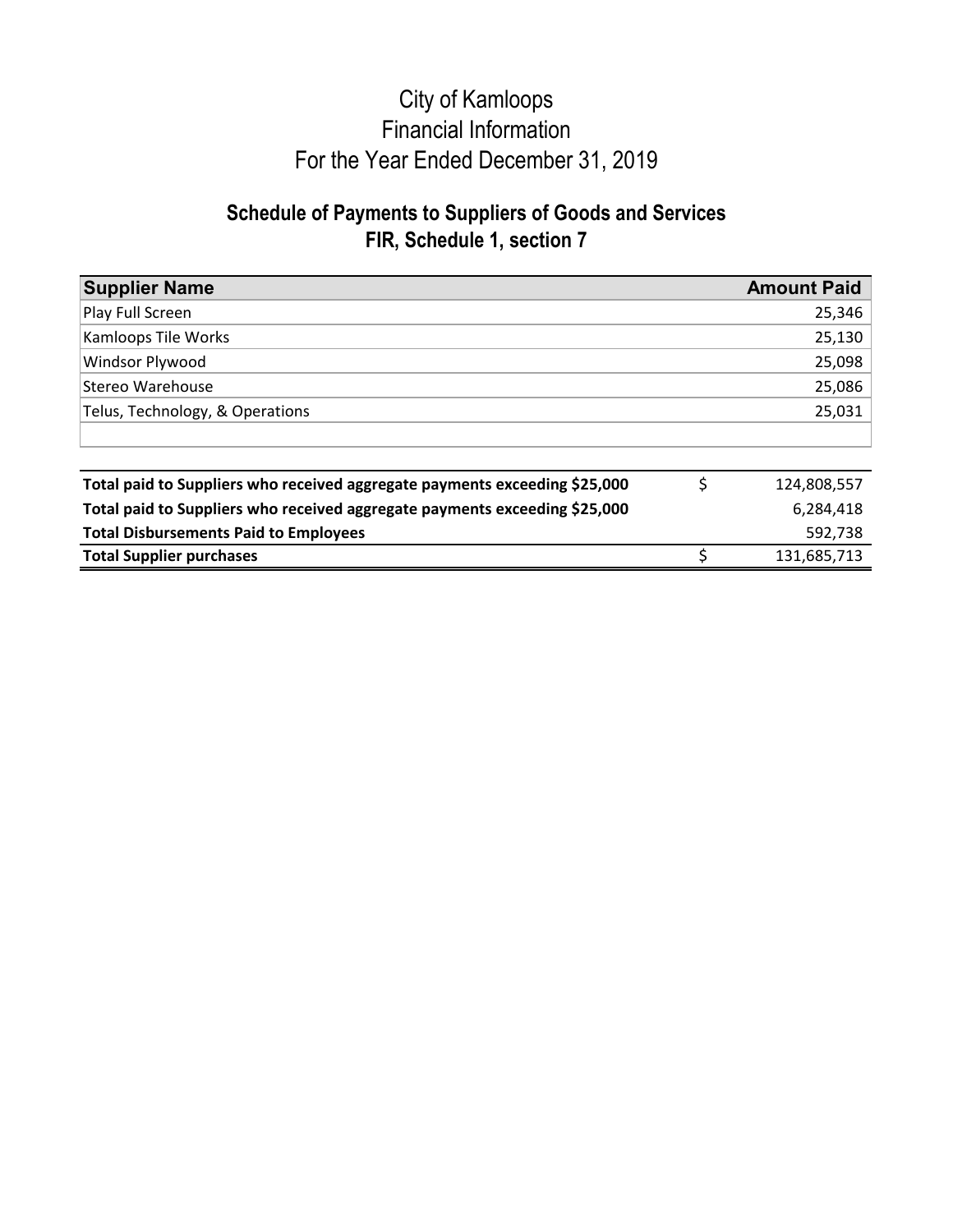### **Schedule of Payments to Suppliers for Grants & Contributions FIR, Schedule 1, section 7**

| <b>Supplier Name</b>                     | <b>Amount Paid</b> |
|------------------------------------------|--------------------|
| Venture Kamloops                         | 633,400            |
| British Columbia Wildlife Park Society   | 472,933            |
| Kamloops Art Gallery                     | 469,064            |
| Tourism Kamloops                         | 363,500            |
| <b>ASK Wellness Society</b>              | 295,358            |
| Kamloops Community YMCA-YWCA             | 218,546            |
| Kamloops Heritage Railway Society        | 204,020            |
| Western Canada Theatre Company           | 184,881            |
| Sagebrush Theatre                        | 158,640            |
| Graffiti Task Force                      | 156,000            |
| Lii Michif Otipemisiwak Family/Comm Svce | 155,733            |
| Boys and Girls Club of Kamloops          | 154,934            |
| <b>Interior Community Services</b>       | 140,519            |
| Kamloops Symphony Society                | 118,755            |
| Strata Corporation (KAS2093)             | 112,349            |
| Kamloops Aboriginal Friendship Society   | 73,660             |
| Kamloops Arts Council                    | 63,008             |
| Kamloops Central Business Improvement    | 61,000             |
| Kamloops 2020 Canada 55+ Games Society   | 60,000             |
| Elizabeth Fry Society                    | 56,212             |
| Kamloops Performance Cycling Centre      | 53,578             |
| <b>BC Lions Football Club Inc</b>        | 52,511             |
| Mustard Seed, The                        | 37,176             |
| Lived Experience Comm Life & Peer Skills | 37,009             |
| <b>BC SPCA</b>                           | 33,778             |
| Kamloops Sports Council                  | 27,516             |
| Thompson Regional Hospital District      | 27,073             |
| Pacific Sport Interior BC                | 26,434             |

| Total grant and contributions paid exceeding \$25,000         | 4.447.585 |
|---------------------------------------------------------------|-----------|
| Aggregate grant and contribution payments of \$25,000 or less | 413.309   |
| <b>Total Grant and Contribution Disbursements</b>             | 4.860.894 |